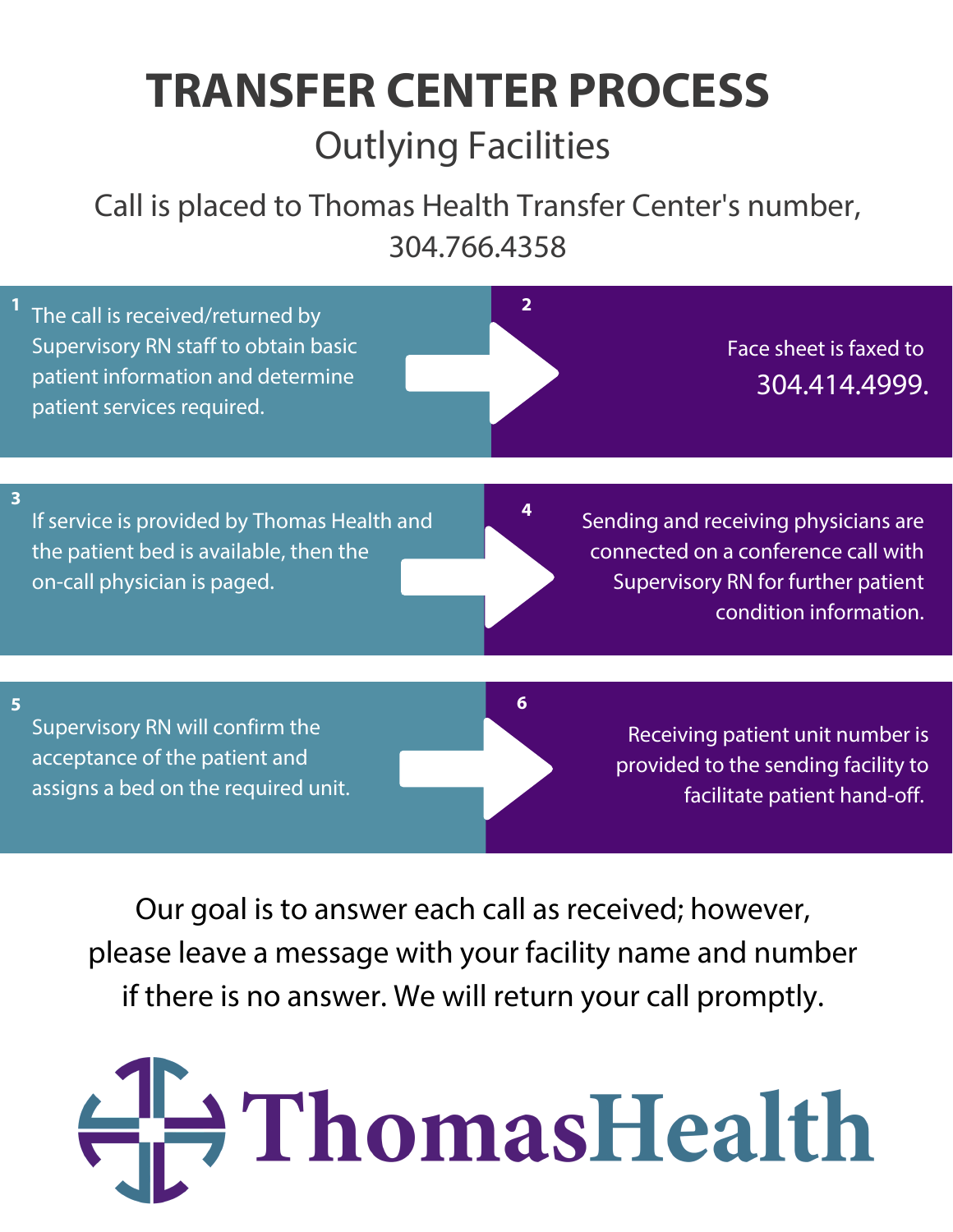## **TRANSFER CENTER PROCESS**

#### Direct Admission requiring Hospitalist coverage

Call is placed to Thomas Health Transfer Center's number, 304.766.4358

| The call is received/returned by<br>Supervisory RN staff to obtain basic<br>patient information and determine<br>patient services required.                            | If service is provided by Thomas Health<br>and the patient bed is available,<br>then the on-call physician is paged. |
|------------------------------------------------------------------------------------------------------------------------------------------------------------------------|----------------------------------------------------------------------------------------------------------------------|
| $\overline{\mathbf{3}}$<br>Sending and receiving physicians are<br>connected on a conference call with<br>Supervisory RN for further patient<br>condition information. | Supervisory RN will confirm the<br>acceptance of the patient and<br>assigns a bed.                                   |

**5**

Supervisory RN will obtain further patient information from the sending physician to facilitate the registration process and patient hand-off to the required unit.

Our goal is to answer each call as received; however, please leave a message with your facility name and number if there is no answer. We will return your call promptly.